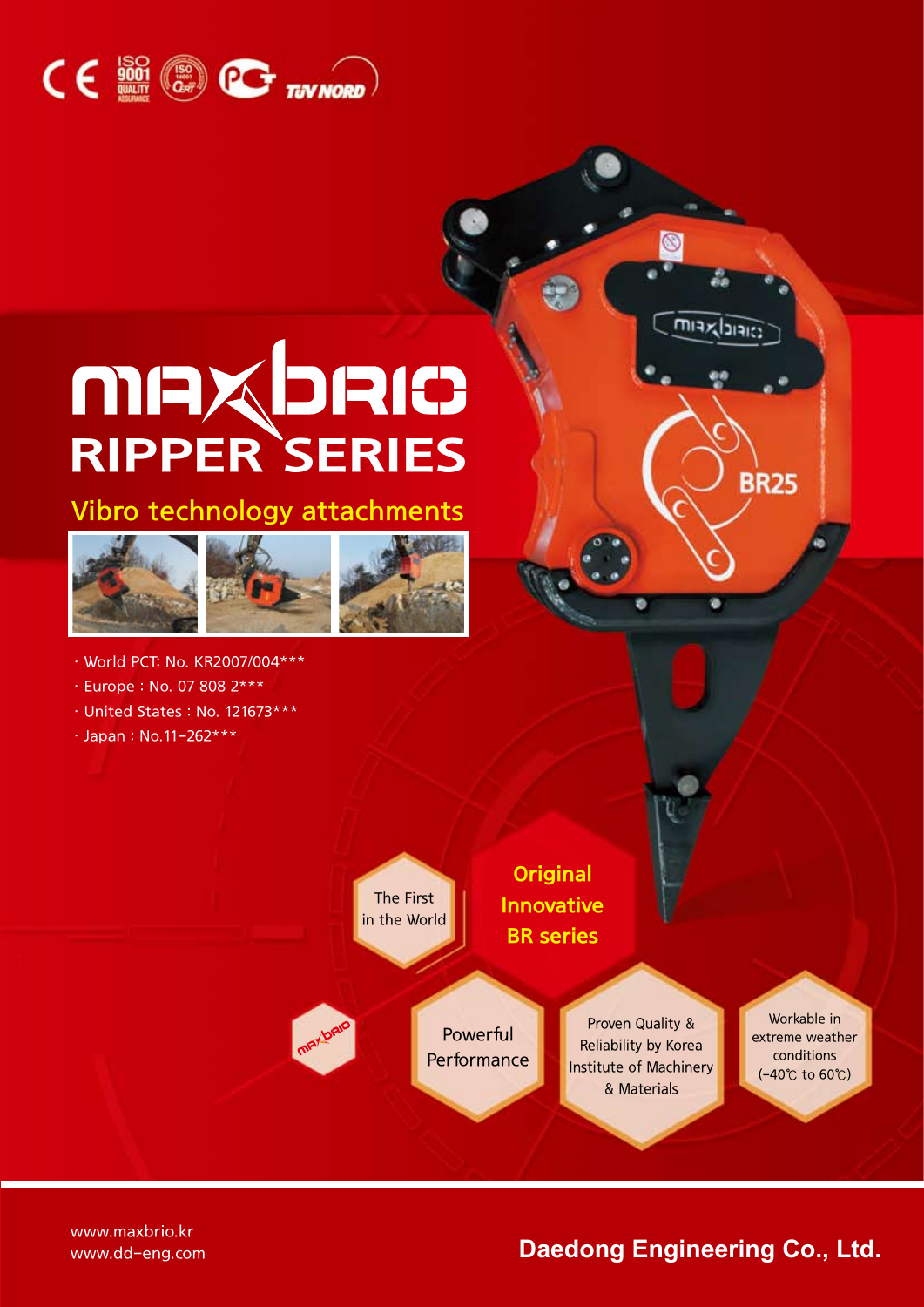# **MAXDRIC**<br>RIPPER SERIES

Vibro technology attachments

### Original Innovative & Reliable MaxBrio Ripper series

- ㆍEco friendly and noiseless equipment (80dB)
- ㆍProtecting the excavators from vibration shock by our patent cushion elastomers
- ㆍWorkable in extreme weather condition (-40℃ to 60℃) and under water condition
- ㆍThe best innovative technology, the most powerful vibration (2500vpm)
- ㆍInnovatively designed tooth, pin & cushion elastomer improve durability
- ㆍIncreased life time for the equipment by applying the Hardox material
- ㆍEasy installation to connect the one way piping line in excavator (breaker line)

a.

### CAE Simulation Evaluation [FEM Results]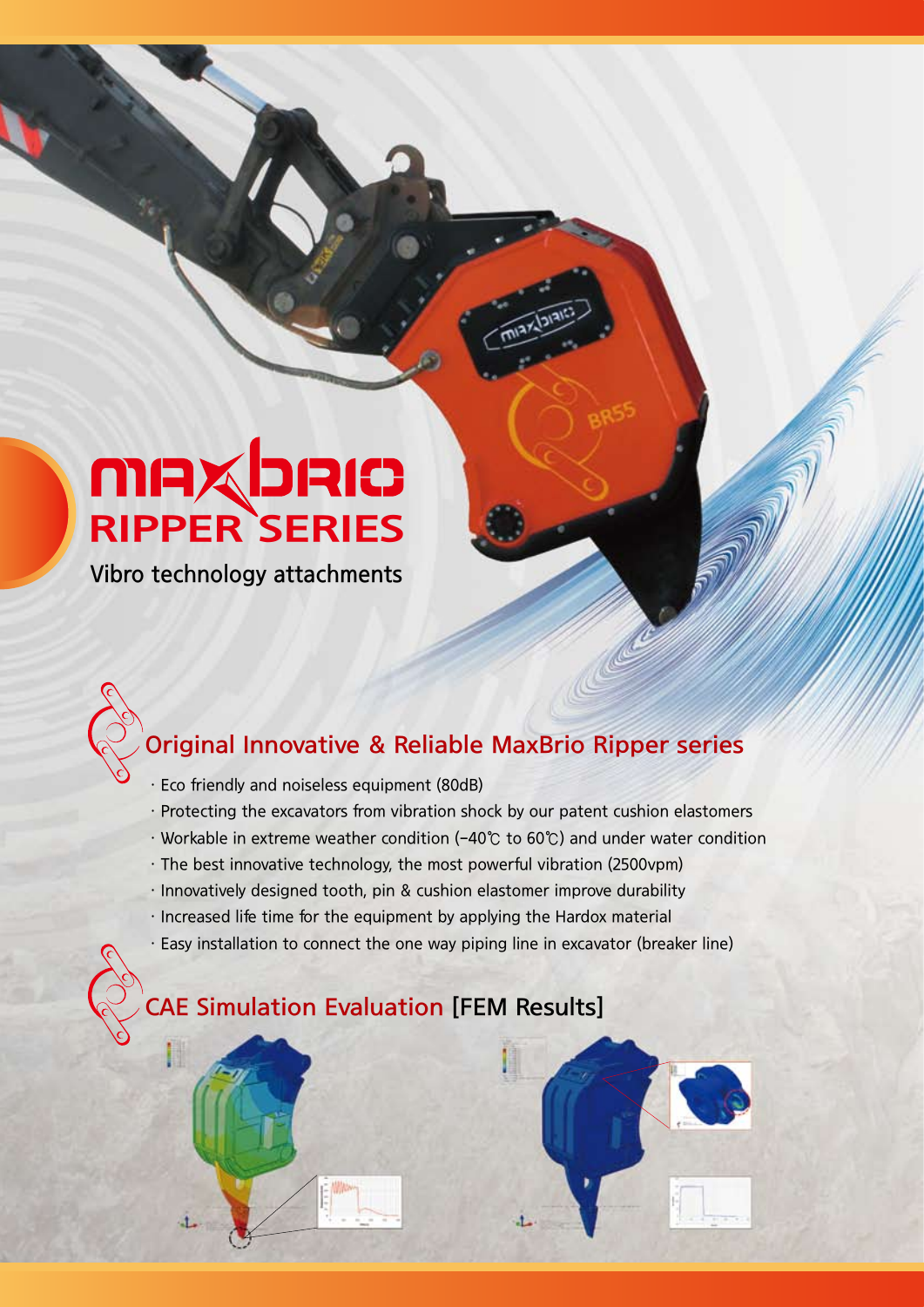

## Productivity : Daedong Maxbrio ripper Vs. breaker



Maxbrio Ripper covers around 80% of construction sites using rock breaker. More than 75% of those fields can achieve more productivity than rock breaker by 2~5 times.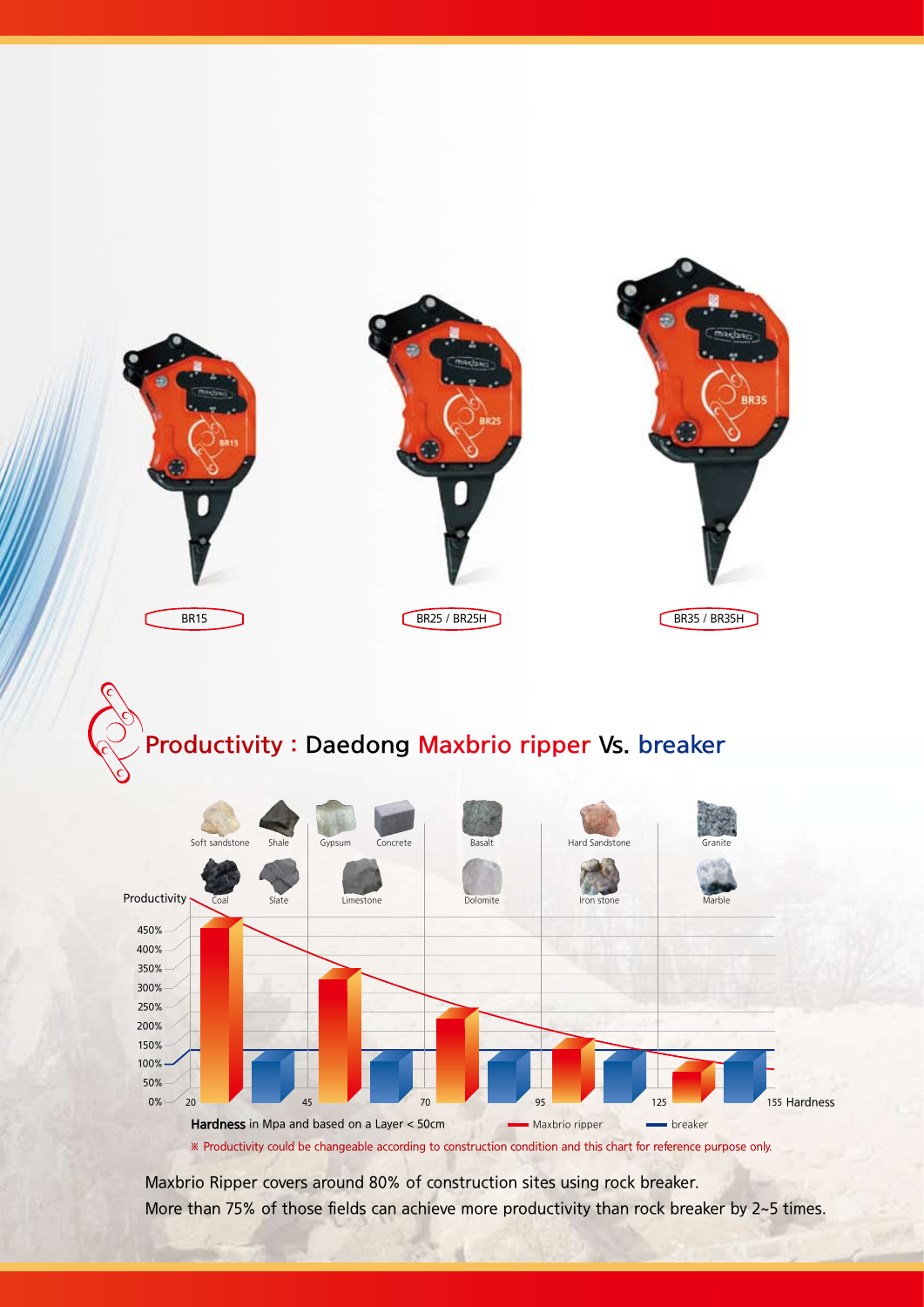

#### Maxbrio Ripper BR Series

Daedong Engineering, the world pioneer of vibration technology, is specialized in manufacturing the vibration attachments with development of new technology to be mounted on the excavators since 1997.

In 2004 The Vibro Ripper was invented and has been proved a revolutionary attachment in breaking, demolition and ripping by lower cost with noiseless high frequency vibration while the working time gets shorter.

The Vibro Ripper is developed by DAEDONG ENGINEERING first in the world, with Patent Cooperation Treaty (PCT KR2007/004\*\*\*) for high frequency vibration technology, which saves working cost more than 30% and makes productivity twice to quintuple better compared with any other hydraulic breakers.

Maxbrio Ripper which is our new concept can be efficiently applicable and has strong points at the construction site such as needing foundation works, breaking rocks at the mine & quarry and muddy & wet places in the center of the city, downtown and residential area where can occur noise complaints.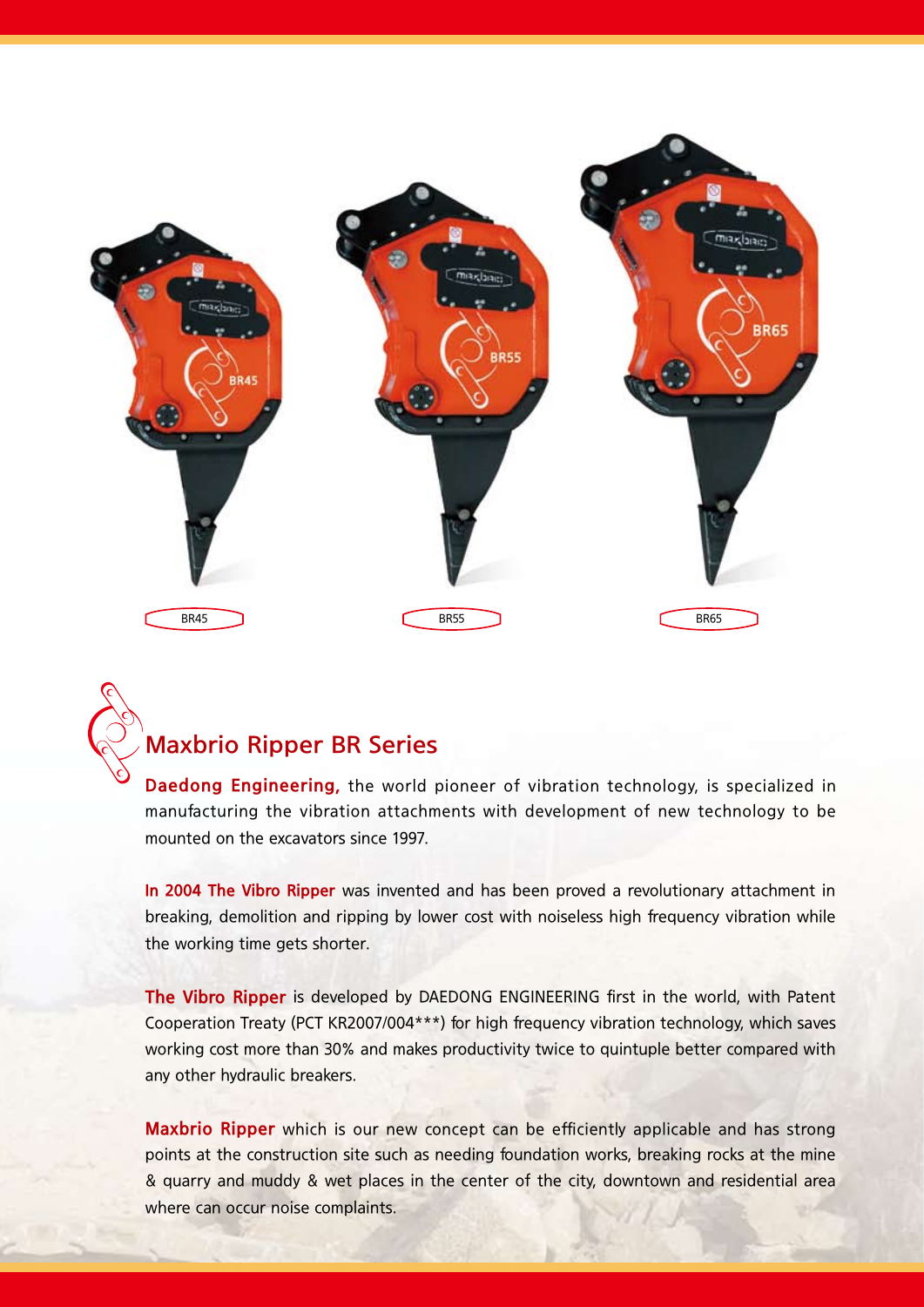2004

2004 KOREA 2005 CZECH REPUBLIC







2009 TURKEY 2010 JAPAN





2011 MEXICO 2011 BRAZIL











2006



2006 MALAYSIA

#### Application

- ㆍNoise restriction area
- ㆍResidential area & construction site
- ㆍCracked rock and layered rock
- ㆍOpen pit mining area and tunneling
- ㆍFoundations and wet places

2011



2012 ENGLAND

#### Origin of Maxbrio ripper

2012

Maxbrio was supported by Korean government's R&D funding of U\$ 3.2 million from 2012 to 2014. During those 3 years, Maxbrio has been critically inspected for reliable durability with collaboration from Korea Institute of Machinery & Materials in Korea

Availability in the temperature from -40℃ to 60℃ as well as under the water had been tested enough, which acquired certificate of KIMM to Maxbrio ripper